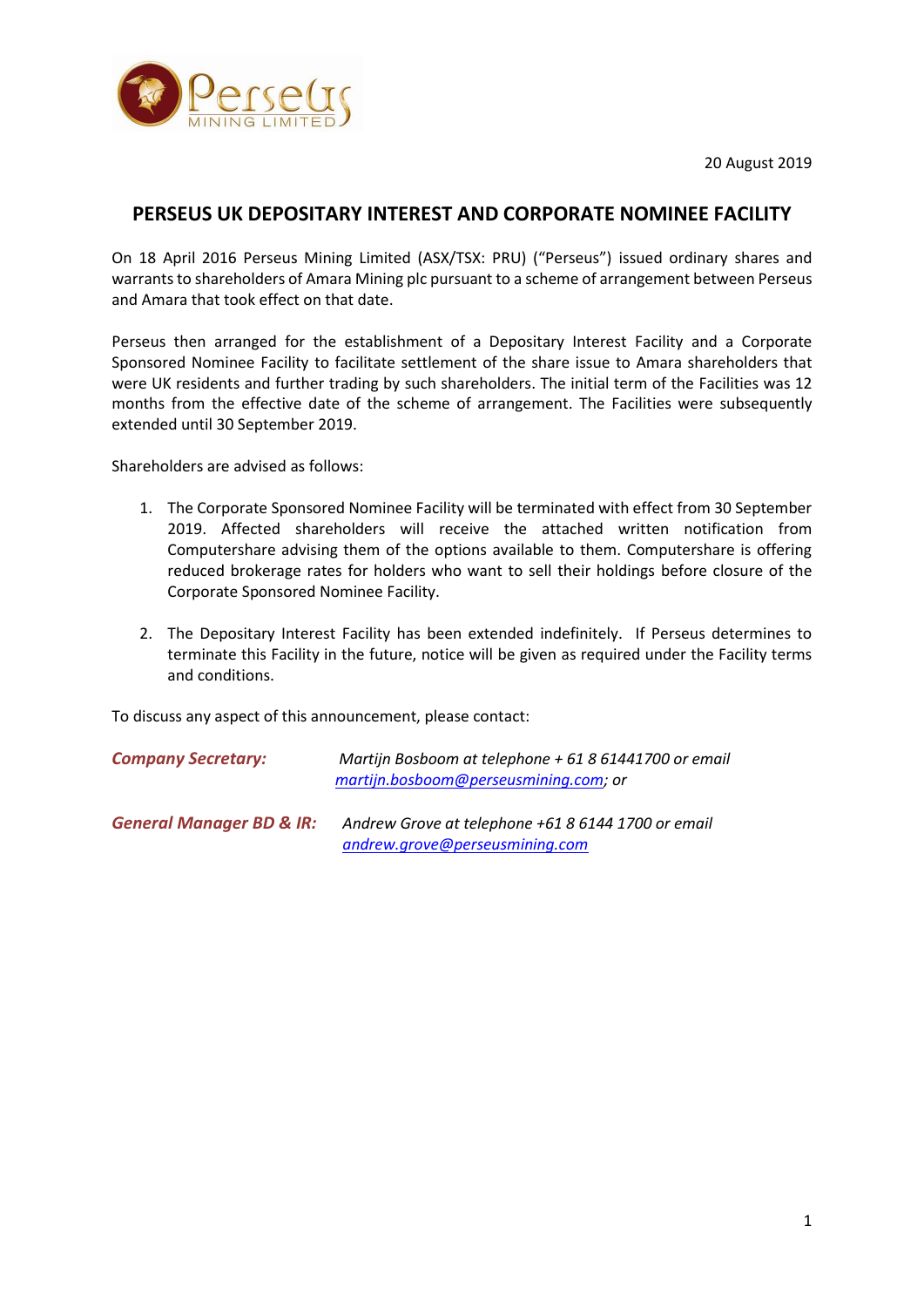

#### **Computershare Investor Services PLC**

The Pavilions Bridgwater Road Bristol BS99 6ZZ Telephone 0370 702 0003 Facsimile 0370 703 6101 DX 78139 Bristol Textphone users please call 0370 702 0005 www.computershare.com

Dear Holder

## **Termination of Perseus Mining Limited Corporate Sponsored Nominee facility**

Notice is hereby given of termination of the Perseus Mining Limited ("Perseus") Corporate Sponsored Nominee ("**CSN**") facility with effect from 30 September 2019. You have the following options:

#### Option 1: Do nothing

If you do not take any action, your holding will automatically be recorded on a 1:1 basis on the Australian share register.

If you choose to take no action, when your holding is recorded on the Australian share register the Company's Australian share registrar Computershare Investor Services Pty Limited ("Computershare Australia") will send you an Issuer Sponsored holding statement in due course confirming your shareholding and Securityholder Reference Number ("**SRN**"). The **SRN** should be regarded as confidential and you should avoid disclosing it to anyone other than Computershare Australia, or your broker. The holding statement will be evidence of your shareholding on the Australian share register and it may be required to support any future transfer or sale request. The contact details for Computershare Australia are below.

| By Mail:         |                                       | Computershare Investor Services Pty Limited<br>GPO Box 2975, Melbourne, Victoria 3001, AUSTRALIA |  |
|------------------|---------------------------------------|--------------------------------------------------------------------------------------------------|--|
| Phone Enquiries: | (within Australia)<br>(International) | 1300 850 505<br>+61 3 9415 4000                                                                  |  |

Online Queries: [www.investorcentre.com/contact](http://www.investorcentre.com/contact)

To trade your shares on the Australian Securities Exchange ("ASX") you will need to contact an Australian or UK broker. Many UK brokers are likely to have a relationship with a broker in Australia who can facilitate trading on the ASX.